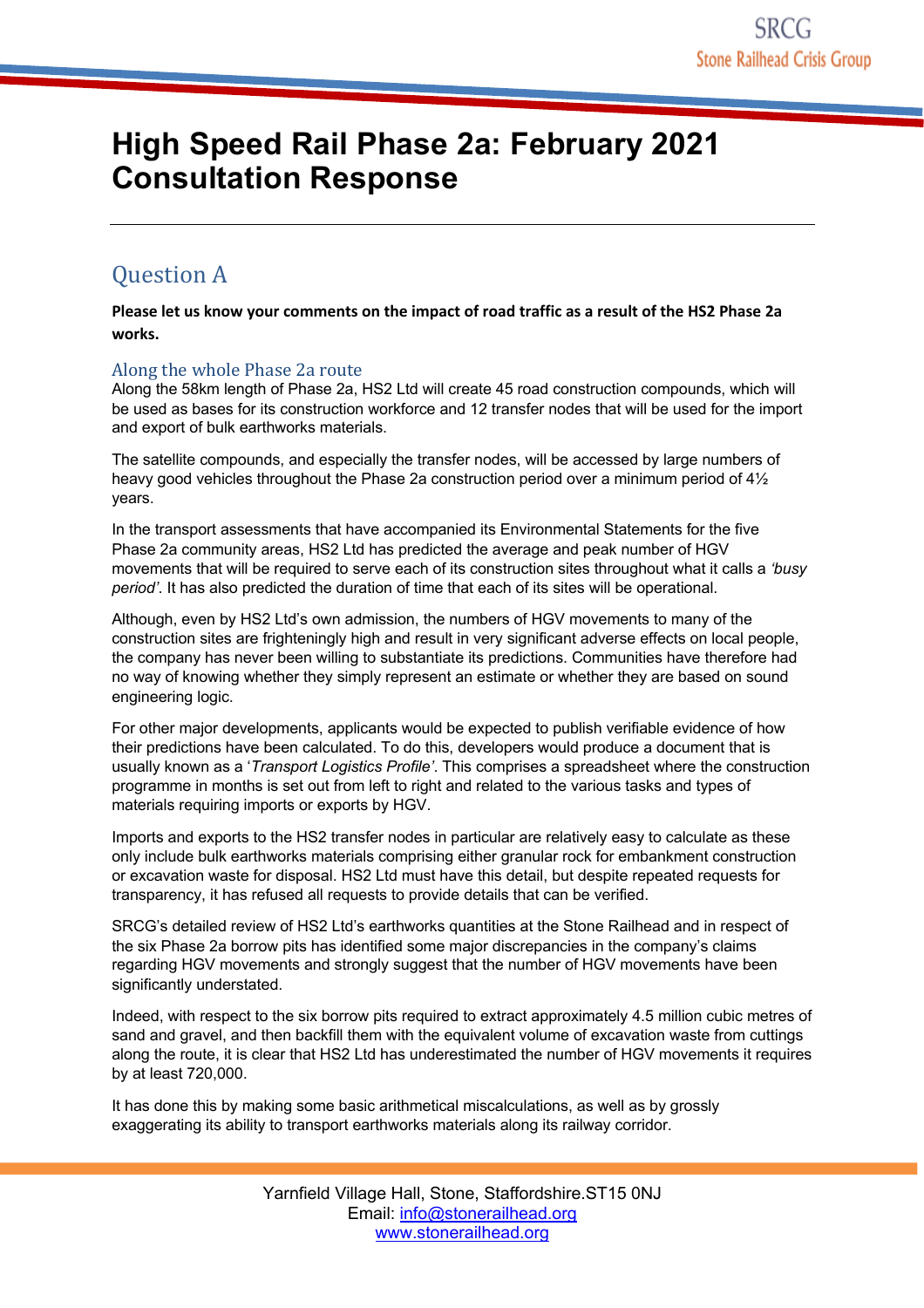The impact of this situation will be felt by communities along the length of Phase 2a but especially those reliant on using the following sections of road and key road junctions which will bear the brunt of HS2 construction traffic:

- **CA1 Fradley to Colton**: A51 (Lichfield to Wolseley Bridge), A515 (near Kings Bromley) and A513 (east of Rugeley).
- **CA2 Colwich to Yarlet**: A51 (Wolseley Bridge to Stone), A518 (southwest of Weston), A513 (north of Stafford), A34 (Yarlet to M6 Junction 14).
- **CA3 Stone and Swynnerton**: A34 (Yarlet to Yarnfield Lane via Stone), B5026 (Eccleshall Road), A51 near Swynnerton, A519 (Clifford's Wood junction with A51 and Hanchurch), A500 near M6 Junction 15 and the entire Hanchurch interchange including A5182 to Acton.
- **CA4 Whitmore Heath to Madeley**: A53 (between junction with A5182) and A51 (junction at Blackbrook), A51 (Blackbrook to Woore), A525 (Woore to Madeley).
- **CA5 South Cheshire**: A500 (M6 Junction 16 to Nantwich), A51 (Nantwich to Woore).

In addition, to the main roads listed above, numerous 'B' and 'C' class routes, together with unclassified roads, many of which are totally unsuited to large construction traffic, will be impacted in each community area.

### CA3 Stone and Swynnerton

#### **Stone Railhead**

The Stone and Swynnerton community area will be particularly impacted by HS2 construction traffic, not least because it is where the unfeasible Stone Railhead will be located.

The impacts on road traffic in the Stone area are directly related to the decision by HS2 Ltd to pursue the construction of a railhead mostly comprising Made Ground of weak clay-like mudstone that will be tipped onto unstable and waterlogged ground within the Filly Brook floodplain to form a massive earth structure up to 11 metres high.

In an attempt to provide some stability to what is (essentially) a spoil tip, HS2 Ltd is proposing to replace the top 2 metres depth of existing soft ground with imported rock material and/or use a technique known as soil mixing to stir up the near surface materials and add cement. HS2 Ltd has no idea whether these techniques are likely to be successful as it has very limited ground investigation data and has not trialled these proposed mitigations. However, given the very negative results it has acquired from the ground investigations it undertook in 2019, it would seem unlikely that these proposed measures could ever be effective.

The replacement of 2m of soft ground will also require large volumes of excavation waste to be exported from the site and good quality rock to be imported via the Yarnfield North Embankment Transfer Node located on Yarnfield Lane. In order to do this, HS2 Ltd expects this transfer node to cope with up to 2329 HGV movements per day, i.e. the equivalent of one HGV entering and leaving the site at a rate of 1 every 30 seconds throughout the proposed 10-hour long working day. This is logistically impossible given that it will take a minimum of 10-20 minutes to load/unload an HGV and ensure that it has completed the required health and safety checks, including wheel washing and vehicle sheeting.

A review of HS2 Ltd's excavation quantities, contained in reports provided to the SRCG, also suggests that the company is significantly underestimating the total number of HGV movements required to serve this transfer node. With two road satellite compounds, together with a concrete batching plant, also to be accessed from Yarnfield Lane, it is clear that the proposals will not work, despite HS2 Ltd proposing to access the sites via new junctions connected to Yarnfield Lane from the M6.

HS2 Ltd's proposals for accessing Yarnfield Lane from the M6 are also flawed as they need to use the existing M6 overbridge as an internal haul road to connect to the northbound M6. This has led the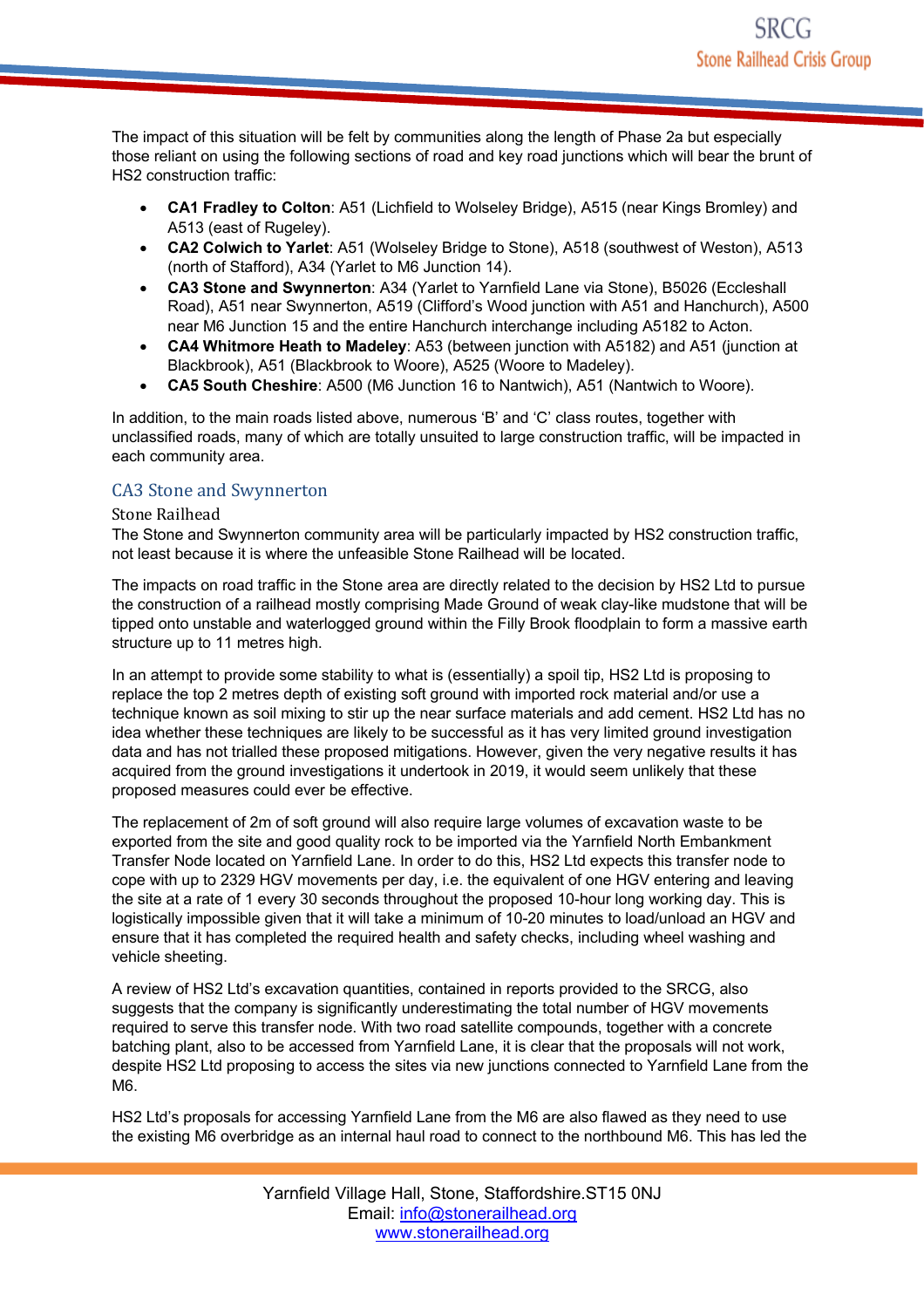company to concoct a hugely complex, expensive and impracticable set of proposals, which, in the best-case scenario, HS2 Ltd has admitted will take up to 18 months and be very disruptive to construct.

With the narrow and totally unsuitable eastern section of Yarnfield Lane from the junction with the A34 dual carriageway in Stone already being used as the route to the Stone Railhead construction sites until the M6 connections are completed, any delay to these works would further increase the use of this route and have even more severe impacts on local people.

HS2 Ltd has also failed to say what will happen when the M6 is subject to traffic congestion or closure. Local people, familiar with the M6 between junctions 14 and 15, know that such events occur reasonably frequently, and the result is that the A34 through Stone becomes paralysed with motorway traffic.

Given the extraordinary pressures for HGV movements to the Stone Railhead that HS2 has created for itself, we believe that it is inevitable that the company's contractors will seek to dramatically increase its proposed working hours from 8am to 6pm during weekdays and 8am to 1pm on Saturdays with the resultant severe consequences for local people. However, we cannot see how even allowing 24/7 working and access to the site would satisfactorily overcome the Stone Railhead's obvious transport logistic problems.

The only realistic solution to the conundrum that HS2 Ltd has created for itself is to move the Phase 2a Railhead/IMB-R to the SRCG's alternative site at Aldersey's Rough.

Aldersey's Rough has the following HGV traffic related advantages over Stone:

- It is located on higher ground comprising more stable underlying geology and therefore its construction would have a much-reduced requirement for excavation waste disposal and granular rock importation.
- It could be provided with quick and easy access to the M6 via the existing connections at Keele Services and a 300m long section of Three Mile Lane; a far less utilised road compared to Yarnfield Lane.
- Aldersey's Rough could be connected via internal haul roads to HS2 construction sites at Whitmore and Madeley and could supply these with materials, thereby reducing construction traffic impacts on J15 of the M6 and the nearby Hanchurch Interchange, as well as on the A53 (through Whitmore and Baldwins Gate), A51 through Pipe Gate, Ireland's Cross and Woore and the A525 through Onneley to Madeley.
- The Railhead could be constructed in less than half the  $4\frac{1}{2}$  years duration HS2 Ltd has estimated will be required at Stone and for £93 million less cost. Unlike Stone, it could then be used to import/export construction materials and excavation waste by rail thereby saving even further HGV movements on Staffordshire's roads.

### Yarnfield Lane

Yarnfield Lane is a minor 'C' road that represents the main route between the village of Yarnfield, with its population of over 2000 residents, and the town of Stone, located approximately 3km to the east.

HS2 proposes to use Yarnfield Lane to access the Yarnfield North Embankment Transfer Node, the most intensively used of the twelve Phase 2a transfer nodes. It will also be used to access two road satellite compounds; a concrete batching plant and worker accommodation for 240 HS2 construction personnel.

At approximately 5.5 metres width, with many bends and a steep wooded bank at its eastern end, Yarnfield Lane is currently subject to a 7.5 tonne weight limit (except for access). It is therefore totally ill-equipped to handle large numbers of HGV movements at any point along its length.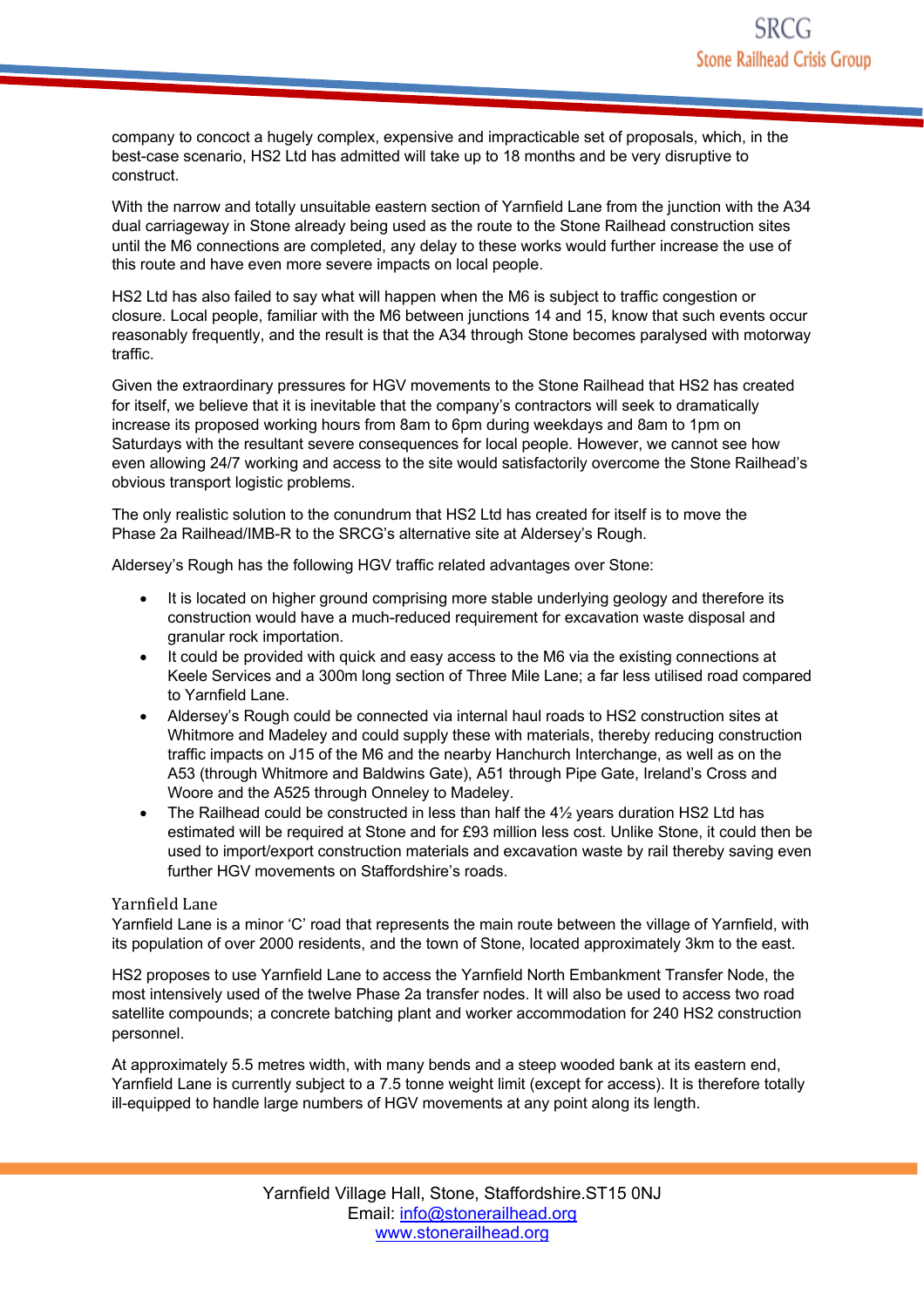When HS2 Ltd decided to move its proposed Phase 2a Railhead/IMB-R, from industrial railway land at Crewe to a greenfield site near Stone in September 2016, its plan was to close Yarnfield Lane to public traffic for a period of three years. With all alternative routes to Stone from Yarnfield also being subject to interruption by HS2 construction works, objections to the lane closure proposals were led by Stone MP, Sir Bill Cash and the then Secretary of State for Transport called for a rethink.

Instead of realising that its proposals were severely constrained, HS2 Ltd fudged the issue and devised an ill-considered scheme that it claimed could accommodate keeping Yarnfield Lane open despite the obvious conflicts with its conceptual design for the Stone Railhead/IMB-R.

Despite repeated technical challenges from the Stone Railhead Crisis Group about the practicality of its proposals, which HS2 Ltd has (to date) not been able to satisfactorily address, the company has refused to accept that in terms of engineering, its scheme is not feasible. By taking this stance HS2 Ltd has had to go to ever more extraordinary lengths to try to convince local people that its proposals might work, but in this it has proved unsuccessful.

HS2 Ltd plans to create a permanent realignment of Yarnfield Lane over a distance of 1.2 kilometres, involving a 132-metre long motorway overbridge. The company has admitted that this extremely complex and expensive proposal will involve a multiple stage temporary diversion of a separate section of Yarnfield Lane located on the western side of the motorway, which will repeatedly interrupt public use of this vital access road to the village.

HS2 Ltd has also belatedly admitted that it will need to transport 129,000 cubic metres of fill across the existing M6 overbridge to construct the temporary and permanent diversions of Yarnfield Lane, together with an unsafe snaking access road to enable its HGVs to access the northbound M6. All of the HGV traffic required to do this (31,300 movements) will share Yarnfield Lane and the existing M6 bridge with the public.

HS2 vehicles will then share the realigned Yarnfield Lane with the public at a rate that averages more than 200 HGV movements per day over the last 11 months of the construction period.

In addition, we consider that the design of realigned Yarnfield Lane, which requires it to pass through a 12-metre deep cutting under the Railhead/IMB-R, to be fundamentally unsafe for future public use. This is because HS2 Ltd has located the permanent access from its IMB-R onto the realigned lane part-way down the cutting with insufficient west facing visibility. This issue has been repeatedly raised with HS2 Ltd and formed part of the evidence presented to parliament by our parish councils. However, rather than amend the design to conform to with national UK technical highway standards, the company has chosen to seek exemptions, with the consequential risk to safety of future users of Yarnfield Lane.

Yarnfield & Cold Meece Parish Council has also repeatedly requested that the realigned lane be provided with an appropriately designed pedestrian and cycleway and is supported in this endeavour by Cycling UK. However, despite the massive impacts that HS2 Ltd will be imposing on the residents of Yarnfield, the company has stubbornly refused to provide such mitigation as partial compensation for the devastation it will cause to village life.

### Hanchurch Interchange

As a further illustration of HS2 Ltd's inability to accurately assess the impacts on the local road traffic network, SRCG undertook a comprehensive review of the three main junctions that form the Hanchurch Interchange at J15 of the M6.

Hanchurch Interchange represents a vital road artery for the North Staffordshire economy. This road system, which is already subject to traffic congestion, especially at peak times, is on the proposed route to seventeen HS2 construction sites, including three transfer nodes, located to the west of the M6 in North Staffordshire. It will also be used by HGVs transporting excavation waste to the two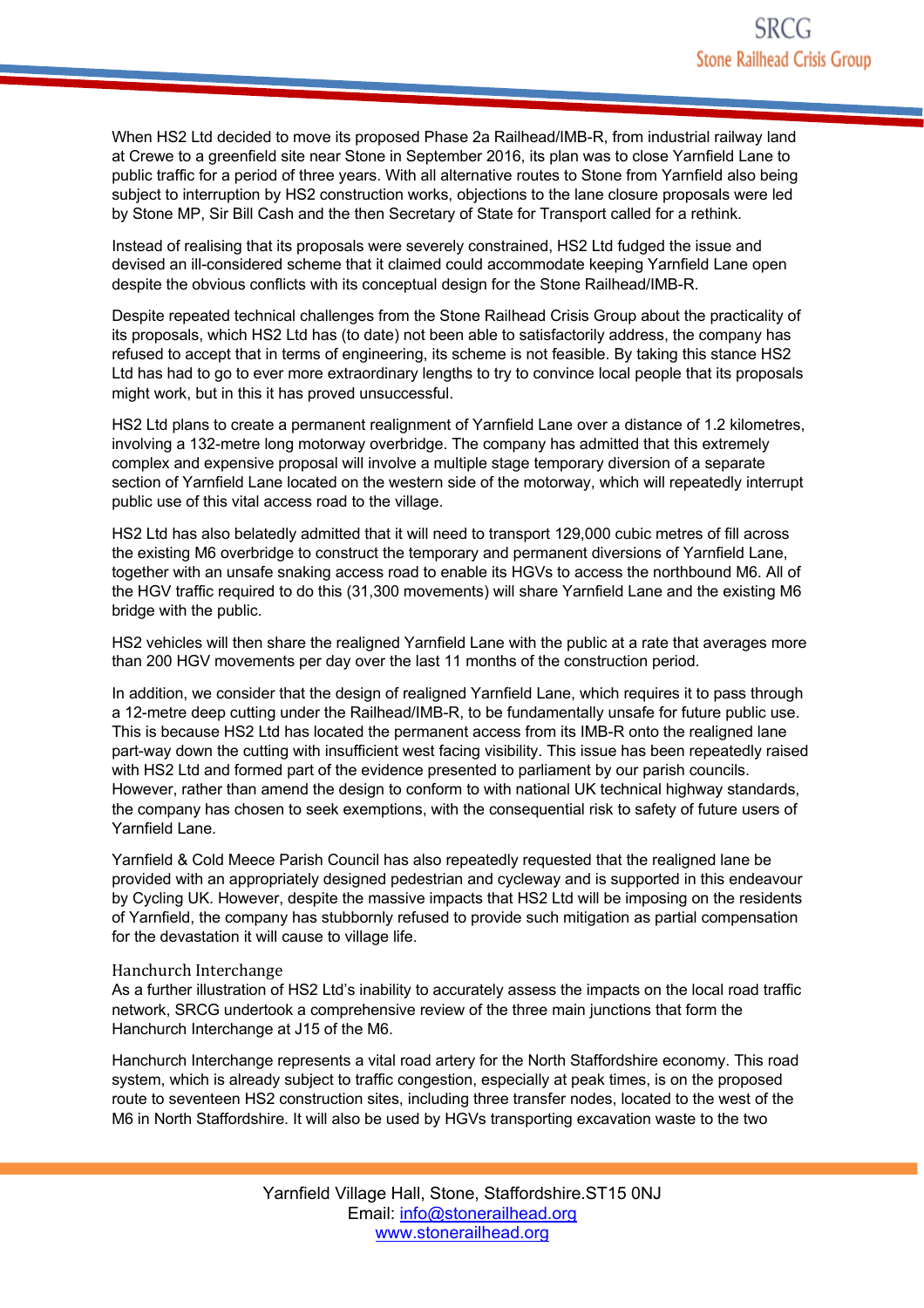northernmost Phase 2a borrow pits from the Yarnfield North Embankment Transfer Node and the two Yarlet South transfer nodes located between Stone and Stafford.

As part of its July 2017 Environmental Statement HS2 Ltd undertook a highly flawed assessment of the impact on Hanchurch Interchange. SRCG's review of this assessment was carried out by a professional transport planner. It demonstrated that HS2 Ltd had used inaccurate and out of date baseline traffic data and had assessed the three junctions, which are located within a few hundred metres of each other completely separately, when they clearly form part of an integrated traffic system.

As a consequence of its approach, the impacts of HS2 traffic on the Hanchurch Interchange have been grossly understated. The company has since claimed that it can remove approximately 2500 HGV movements from this route by using the Phase 2a railway as an internal haul route. However, HS2 Ltd has been unable to substantiate this claim with any detail or plan and SRCG has subsequently demonstrated that it is without foundation.

Hanchurch Interchange also represents an example of how HS2 Ltd has failed to undertake a cumulative effects assessment of even its own HGV transportation proposals, let alone given any consideration to the cumulative effects of its proposals with other permitted development. This is contrary to the requirements of the Environmental Impact Assessment (EIA) Regulations.

The absence of robust traffic assessments, including appropriately compiled cumulative effects assessments, is a consistent theme that undermines the Environmental Statements for the CA3 and other four Phase 2a community areas and we have absolutely no confidence in the accuracy of HS2 Ltd's assessment of the effects of its construction traffic, which we believe is massively understated.

Unless, this issue is addressed as part of the detailed design process for Phase 2a and the Schedule 4 and 17 applications that will be submitted to the County Council, the economy and environment of Staffordshire will be very severely damaged to the detriment of residents unfortunate enough to live in the vicinity of the Phase 2a route.

**2676 words**

# **Question B**

**Please let us know your comments on the impact of the HS2 Phase 2a works on the natural environment including, but not limited to, the impact on ancient woodland.**

# **Ouestion C**

**Please let us know your comments on whether there are sufficient transport provisions for the purposes of passengers connecting to HS2 Phase 2a and to address changes to general passenger movements caused by the HS2 Phase 2a works.**

## Along the whole Phase 2a route

The answer is no, there is certainly not sufficient transport provisions for passengers living in Staffordshire to connect to Phase 2a or to address the loss of existing rail services that residents of the County currently enjoy.

Despite approximately 90% of the 58km of Phase 2a carving its way through Staffordshire, the County is only being offered a sub-standard express service with HS2 and something that represents a significant downgrading of the existing rail services.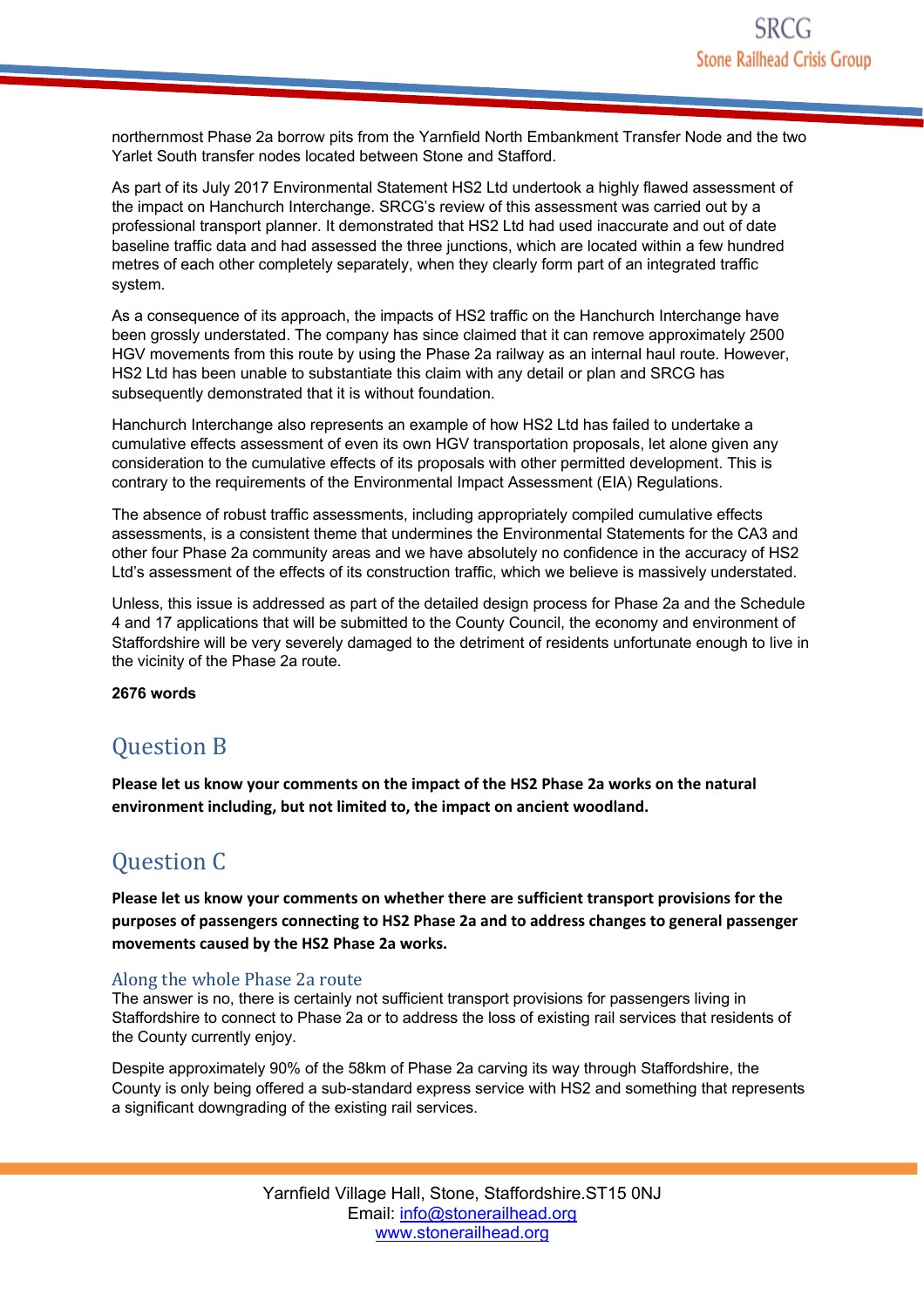Staffordshire will not be provided with any HS2 stations and instead all we are currently proposed to receive is an hourly service from London that will call at the existing stations at Stafford and Stoke-on-Trent, before terminating in Macclesfield.

This service will be a *'classic compatible'* train, that will leave HS2 tracks at the northern end of Phase One to join the West Coast Mainline (WCML) via the Handsacre link. Because it will run on existing network rail tracks through Staffordshire, travel time savings are limited and amount to only 22 minutes (28%) for Stafford and 13 minutes (15%) for Stoke.

To make matters worse, the existing twice-hourly Pendolino train services to Stoke-on-Trent will not continue once the western leg of HS2 fully opens because Manchester Piccadilly will be served by two or three direct HS2 trains per hour from London. Similarly, the existing hourly Liverpool Lime Street Pendolino services that stop at Stafford will be replaced by HS2 classic compatible trains that will leave Phase 2a in South Cheshire and stop at Crewe.

Consequently, the existing hourly express services to Staffordshire to/from London will be cut by twothirds. The opening of HS2 will therefore result in a very a significant downgrading of the inter-city train services currently enjoyed by Staffordshire and does not fulfil the clearly hollow promises of HS2 Ltd to improve rail capacity and connectivity.

The provision of the inadequate HS2 service to Stafford and Stoke-on-Trent also represents a best-case scenario as its viability is already under threat. This is because this proposed classic compatible service was planned when HS2 Ltd believed that it could run 18 trains per hour (tph) in and out of London Euston. However, signalling constraints mean that the capacity at London Euston has now been reduced to just 14tph.

London Euston also represents a major risk to the HS2 project. The station expansion has already been delayed by several years and this element of the project has been removed from Phase One. This means that Old Oak Common will initially be used as the London terminus, but it only has a capacity of 10tph.

In addition, after already spending over £100 million on the station design, the Government has recently ordered a redesign of the London Euston proposals and this has resulted in a reduction in the number of platforms from eleven to ten. With the station and the section of line to Old Oak Common costing an estimated £8 billion, and the Crossrail 2 project now shelved, there is a significant risk that this element of the project will be abandoned. With the Crossrail One project (currently under construction) also connecting to Old Oak Common, and now due to open in 2022, there have also been calls for it to become the permanent London terminus instead of Euston.

Because of these adverse developments, and the dubious economic case for running an inter-city service to Macclesfield instead of Manchester, it is unlikely that HS2 classic compatible trains to Stafford and Stoke-on-Trent will ever happen. There is therefore a significant risk that this service will be dropped from the HS2 schedules, perhaps even before it starts operating.

Consequently, despite suffering years of disruption and economic hardship from the construction of Phase 2a, Staffordshire will potentially have no HS2 service itself and worse still will lose its existing intercity connections to London, as well as to Liverpool and Manchester.

In these circumstances, the only way to connect to HS2 will involve using local train services to either link to the HS2 classic compatible service at Crewe or the main HS2 service at Birmingham. However, both of these options are inferior to the existing arrangements and will be more convoluted and much slower than the 77-minute and 85-minute journey times to London that are currently available from Stafford and Stoke-on-Trent respectively.

Travelling to London via Crewe would also involve first going in the wrong direction. With the WCML services from Stoke and Stafford connected to Birmingham New Street Station rather than the HS2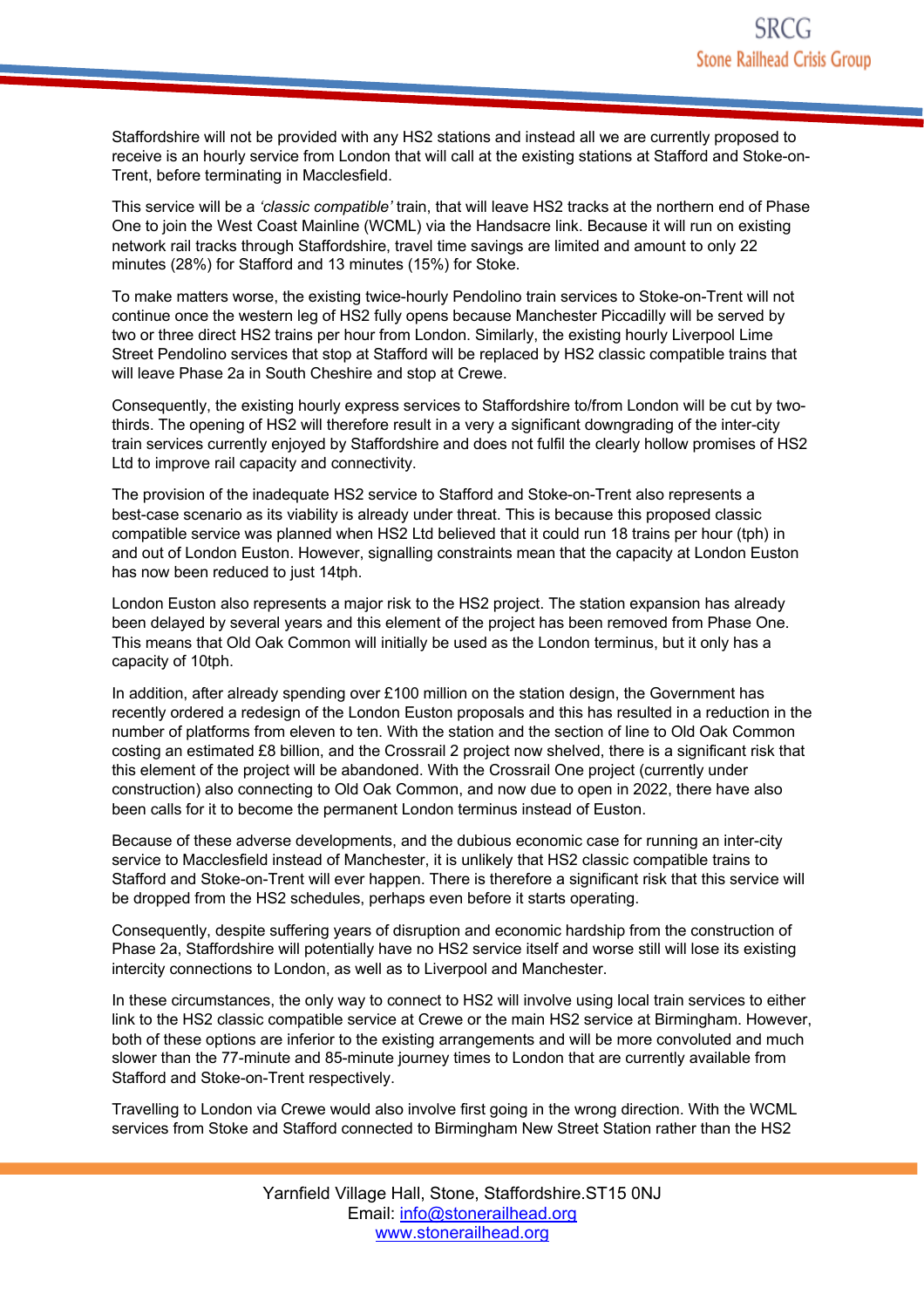hub at Curzon Street, time would be spent travelling (on foot, by taxi or bus or in future by tram) between the Birmingham stations.

### CA3 Stone and Swynnerton

The Stone and Swynnerton community area would also experience additional problems because HS2 Ltd's proposals will reduce capacity on the existing Norton Bridge to Stone Railway, thereby giving it the unenviable distinction of becoming the only railway in the UK to have its capacity reduced by HS2.

The 6km long Norton Bridge to Stone Railway is currently used by three passenger trains per hour (i.e. two Cross Country services and one NorthWest Trains service) in each direction and the HS2 classic compatible service to Macclesfield would add a fourth in each direction. This factor will therefore remove any opportunity to provide new services along this line and reinstate the local services between Stoke and Stafford that formerly called at Wedgwood and Barlaston stations, but which in recent years have been replaced by bus substitution services.

More significantly, the positioning of the Stone IMB-R halfway along the Norton Bridge to Stone Railway means that the line would have to be used to supply maintenance materials to HS2. With eight passenger trains per hour operating on the line throughout the day, HS2 Ltd has admitted the Stone IMB-R would need to be supplied at night for its entire life, with all of the negative environmental (e.g. noise, and light pollution) effects that will cause, none of which have been assessed in its CA3 Environmental Statement or supporting documentation.

### **1003 words**

# **Question D**

**Please let us know your comments on whether the construction of new railway stations and improvements to railway stations, including any reopening of lines, is necessary in relation to your response to question C.**

## Along the whole Phase 2a route

The only way for Staffordshire to salvage anything tangible from the Phase 2a proposals is for the former Newcastle/Stoke to Market Drayton Railway to reopen and be connected to the main West Coast Mainline at Madeley via the construction of new junction with chords that will enable full north and south bound operation.

If this proposal were adopted it would provide a far better rail connection between the Stoke conurbation and Crewe than is currently available via the existing Kidsgrove line from Stoke Station. This is because, when combined with the planned station and line improvements at Crewe, it would enable future through services from the Potteries to Liverpool, Chester & North Wales, and the North West towns (e.g. Warrington and Preston) located on the main WCML to Scotland. It would also facilitate a direct train service to Manchester Airport, thereby avoiding the current need to change at Crewe or Manchester Piccadilly.

Although still formally classed as operational, the former Newcastle/Stoke to Market Drayton Railway was last used in 1998 to transport coal from Silverdale Colliery to the WCML at Madeley Chord junction.

The railway was closed to passenger services by the Beeching cuts of the mid-1960s, with the branch connection from Stoke Station to the Newcastle-under-Lyme station on King Street via the Hartshill Tunnel severed in 1965.

The reopening of this line should also be accompanied by the reopening of former stations, or construction of new stations at strategic locations along the route, including as a minimum at Madeley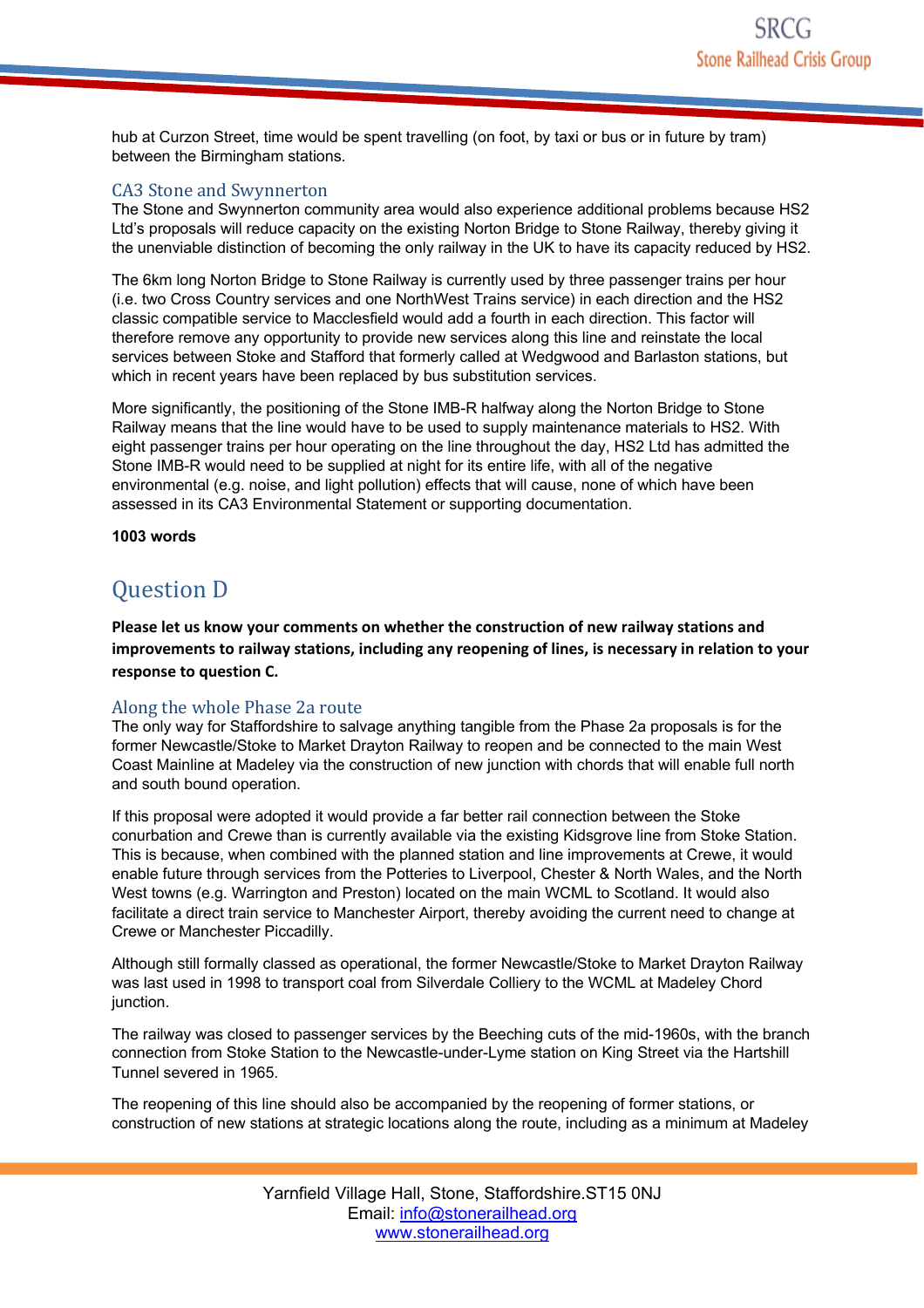on the existing WCML, together with Keele, Silverdale and Newcastle-under-Lyme on the former Newcastle/Stoke to Market Drayton line.

In order to ensure maximum construction and funding flexibility, the proposal could be implemented in stages, as required, with the HS2 project funding the first stage and the new junction with the WCML at Madeley:

- 1. Madeley Chord to Aldersey's Rough (2km) to serve HS2 Phase 2a.
- 2. Aldersey's Rough to Silverdale (4km), where the track bed remains in situ.
- 3. Silverdale to Newcastle (4km), where the route is preserved as a footpath.
- 4. Newcastle to Stoke (2km), where the Hartshill tunnel will need to be reopened/re-excavated.

Once the connection is made between Newcastle and Stoke, there is the potential for local services to cross the city from east to west. This could stimulate the introduction of the new services between the East Midlands (e.g. Derby and Nottingham) and the North West via Stoke. The long-held aspiration to reopen the Leek line would also be boosted and mineral freight from the quarries in the Staffordshire Moorlands and Derbyshire Peak District could transfer from road to rail transportation, with the obvious environmental benefits that would accrue.

In addition to the connectivity benefits of the proposals, the reopening of the Newcastle/Stoke to Market Drayton Railway would provide a major economic boost to the region and especially the town centre of Newcastle, which is the most populated town in the country without its own railway station.

Another major beneficiary from the reopening of the line and the station at Keele, would be Keele University and its growing Business and Innovation Park.

This proposal would truly support the Government's levelling up agenda, in contrast to HS2 Ltd's current plans, which will massively disadvantage Staffordshire and damage its economy in both the short and longer term.

### CA3 Stone and Swynnerton

The relocation of the Stone Railhead/IMB-R to Aldersey's Rough would also help offset the capacity reductions that HS2 will cause to the Norton Bridge to Stone Railway, especially if the HS2 Macclesfield service is cancelled, as seems likely.

The associated freeing up of capacity that HS2 will create on the main WCML line north of Stafford and the Manchester line between Stone and Stoke-on-Trent would also create the opportunity to reinstate train services to existing stations along the route and promote green travel opportunities via the construction of new stations at new development areas, such as at Trentham and Meaford, which are located alongside the existing railway network.

### …and finally

Although HS2 Ltd has claimed in its first consultation leaflet that it circulated to residents during week commencing 1st February 2021 that it has undertaken *"extensive consultation already"* in order to justify saying that *"the Government does not intend to make changes to the Phase 2a scheme*", this is not true.

It has been evident from the Design Refinement Consultation exercise that started in the Stone area in September 2016 that the company has no idea how to effectively consult with residents affected by its proposals and has failed miserably to do so over the intervening 4½ years.

HS2 Ltd's approach to public consultation mainly involves hiring a local village hall or venue; filling it with a few display boards and plans; and having dozens of ill-informed staff on hand to present the company's party line. Unfortunately, most of the HS2 staff present at these events have little knowledge of the Community Area (or part of it) they are visiting and know even less about the details of the Phase 2a for the locality. Most are therefore unable to answer even the most basic of questions